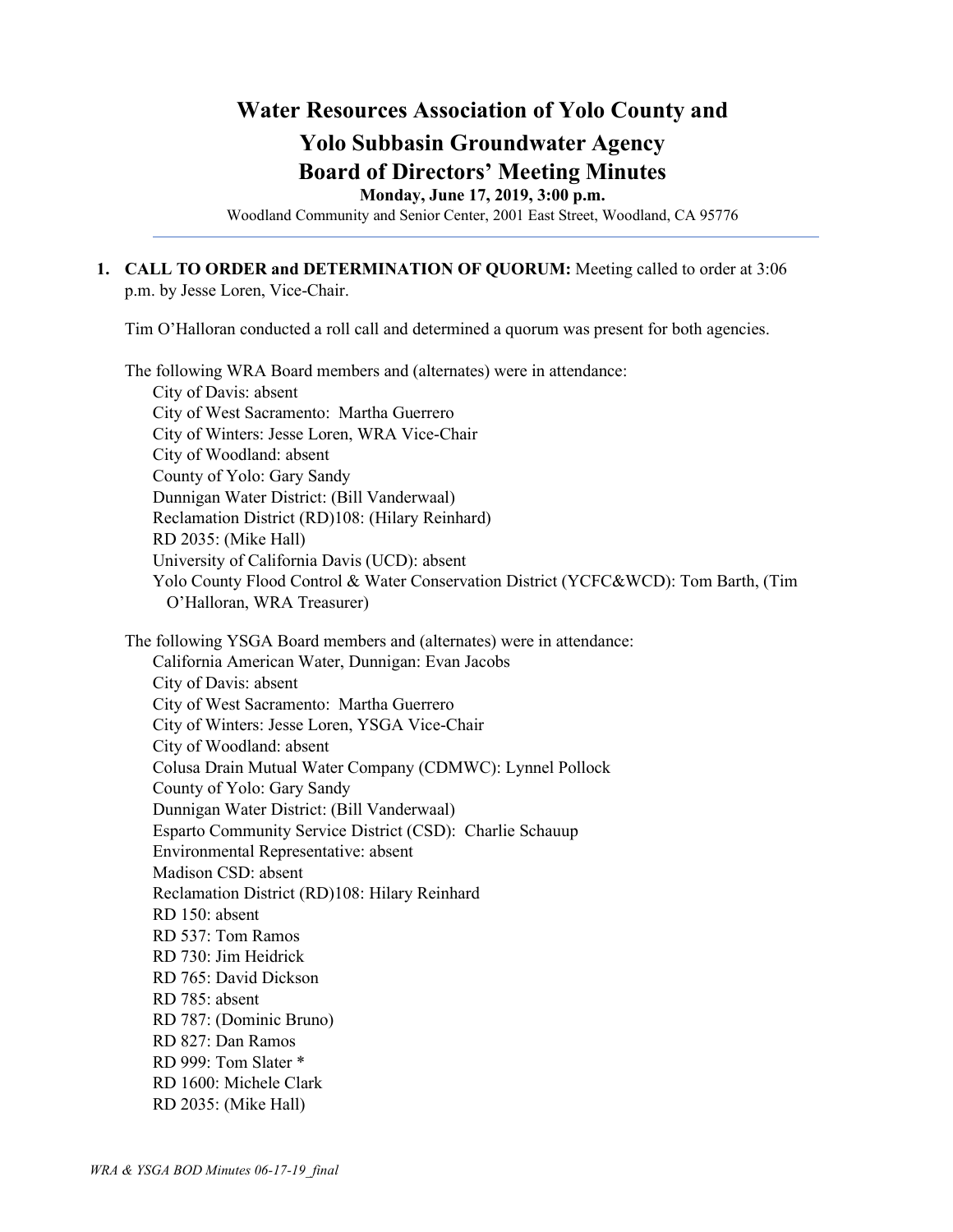University of California Davis (UCD): absent Yocha Dehe Wintun Nation: (Mark Fawns) Yolo County Farm Bureau (YCFB): Stan Lester Yolo County Flood Control & Water Conservation District (YCFC&WCD): Tom Barth, (Tim O'Halloran, YSGA Executive Officer)

- *Absent*: City of Davis, City of Woodland, University of CA Davis, Madison CSD, RD 150, RD 785, Environmental Representative
- *\* Note*: RD 999 was in attendance but has not taken the Oath of Office, therefore they will not be voting during this meeting.
- **2. APPROVE AGENDA:** The Board approved the June 17, 2019 agenda as posted**.** Motioned by County of Yolo to approve the agenda, seconded by RD 108 and unanimously approved. *Absent*: City of Davis, City of Woodland, University of CA Davis, Madison CSD, RD 150, RD 785, Environmental Representative
- **3. PUBLIC FORUM:** No comments from the public.
- **4. REPORT OF THE CHAIR and EXECUTIVE OFFICER:** Vice-chair Loren did not have anything to report. Executive Officer, Tim O'Halloran highlighted activities in his written report included with the agenda and summarized current water conditions.

#### **5. WRA CONSENT ITEMS**

- a. Approved April 22, 2019 WRA Board of Directors meeting minutes
- b. Received WRA Fiscal Year End 2018-2019 Financial Statements: April May 2019
- c. Received minutes of WRA Executive Committee
- d. Received minutes of WRA Technical Committee

Motioned by the YCFC&WCD to approve all consent items, seconded by DWD and unanimously approved.

*Absent*: City of Davis, City of Woodland, University of CA Davis

#### **6. YSGA CONSENT ITEMS**

- a. Approved April 22, 2019 YSGA Board of Directors meeting minutes
- b. Received YSGA Fiscal Year End 2018-2019 Financial Statements: April May 2019
- c. Received minutes of YSGA Executive Committee
- d. Approved renewal of Service Agreements between YSGA and YCFC&WCD and YSGA and WRA.

Motioned by the CDMWC to approve all consent items, seconded by YCFC&WCD and unanimously approved.

*Absent*: City of Davis, City of Woodland, University of CA Davis, Madison CSD, RD 150, RD 785, Environmental Representative

#### **7. CONSIDERATION: APPROVE FISCAL YEAR 2019-2020 OPERATING BUDGETS**

#### a. **Water Resources Association of Yolo County Fiscal Year 2019-2020 Operating Budget**: Motioned by the YCFC&WCD to approve Fiscal Year 2019-2020 operating budget, seconded by DWD and unanimously approved.

*Absent*: City of Davis, City of Woodland, University of CA Davis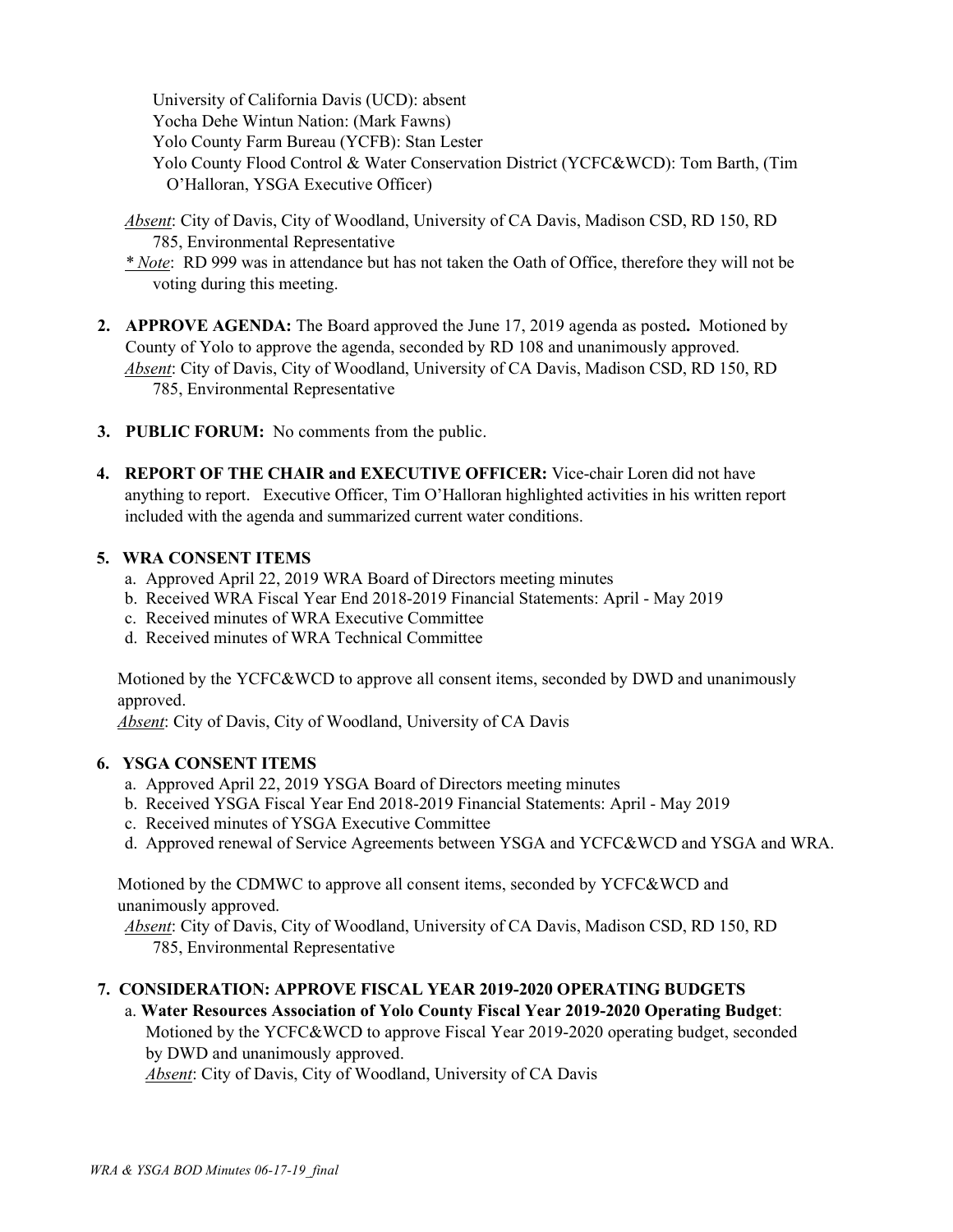## b*.* **Yolo Subbasin Groundwater Agency Fiscal Year 2019-2020 Operating Budget:** Motioned by the CDMWC to approve Fiscal Year 2019-2020 operating budget, seconded by YCFC&WCD and unanimously approved. *Absent*: City of Davis, City of Woodland, University of CA Davis, Madison CSD, RD 150, RD 785, Environmental Representative

# **8. UPDATE ON WATER LEGISLATON, REGULATORY & DELTA ISSUES**

Adam Robin, Legislative Affairs Director, Northern California Water Association (NCWA), gave an update on pertinent legislative and regulatory issues related to water and groundwater as they relate to the State budget. The State Legislature adopted the FY2019-20 budget on June  $13<sup>th</sup>$ . The Governor has until June  $27<sup>th</sup>$  to sign it.

- Voluntary Agreements: Efforts to update the Bay-Delta Water Quality Control Plan by the State Water Resources Control Board (SWRCB) related to river flows. The voluntary agreements represent an alternative proposal for water users to support environmental objectives while protecting water supply reliability. Proposition 68 allocated \$200 million for the implementation of these agreements. The budget that just passed allocates \$70 million for implementation projects consistent with these agreements.
- Multi-Benefit Flood Project Funding: A total of \$92 million from Propositions 1 and 68 for four projects. Three of these projects are in the Sacramento Valley and include the continuation of the Yolo Bypass Phase 1 projects. There may be additional funding available for future projects next year.
- Safe Drinking Water: Long running debate and discussion within the Legislature and with regulatory agencies on how get the State to recognize the human right to safe, accessible and affordable clean drinking water throughout California in the communities most impacted. Discussions had focused mostly on a "water tax" or "user fee" primarily focused on urban communities. However, the Legislature advanced a funding solution that does not include a water tax. The details of how this program will be implemented should be introduced in a budget trailer bill soon.
- Sustainable Groundwater Management Grant Program: Round 3 funding cycle for planning and implementation grants, primarily from Proposition 68. *PLANNING*: DWR released draft Program Solicitation Package (PSP) guidelines in May 2019 with a summer submission date and an anticipated award date in fall 2019; \$47 million available. *IMPLEMENTATION*: PSP anticipated by early 2020 with submissions by summer 2020 and awards in winter 2020 with at least \$88 million available for projects that address "drought and groundwater investments to achieve groundwater sustainability". <https://water.ca.gov/Work-With-Us/Grants-And-Loans/Sustainable-Groundwater>
- Governor's Executive Order: In April 2019, the Newsom Administration directed three state agencies to prepare a water resilience portfolio that recommends a suite of priorities and actions to build a climateresilient water system and ensure healthy waterways for California's water future. <http://waterresilience.ca.gov/>

# **9. PRESENTATION ON THE NATURE CONSERVANCY TOOLS FOR ASSESSING GROUNDWATER-SURFACE WATER CONNECTIVITY UNDER SGMA,**

Sandi Matsumoto, California Water Program, The Nature Conservancy, smatsumoto@tnc.org Sandi gave some background context why The Nature Conservancy (TNC) created tools to address sustainable management of groundwater resources and interconnectivity to surface water as it relates to the TNC's conservation mission statement. TNC was heavily involved in the negotiation of the Sustainable Groundwater Management Act (SGMA) and the provisions that impact groundwater dependent ecosystems. She summarized some of SGMA's beneficial users requirements for nature. TNC launched the Groundwater Resource Hub,<https://groundwaterresourcehub.org/> which is specifically tailored to SGMA implementation efforts and Groundwater Sustainability Plan (GSP) development. This resource provides the information and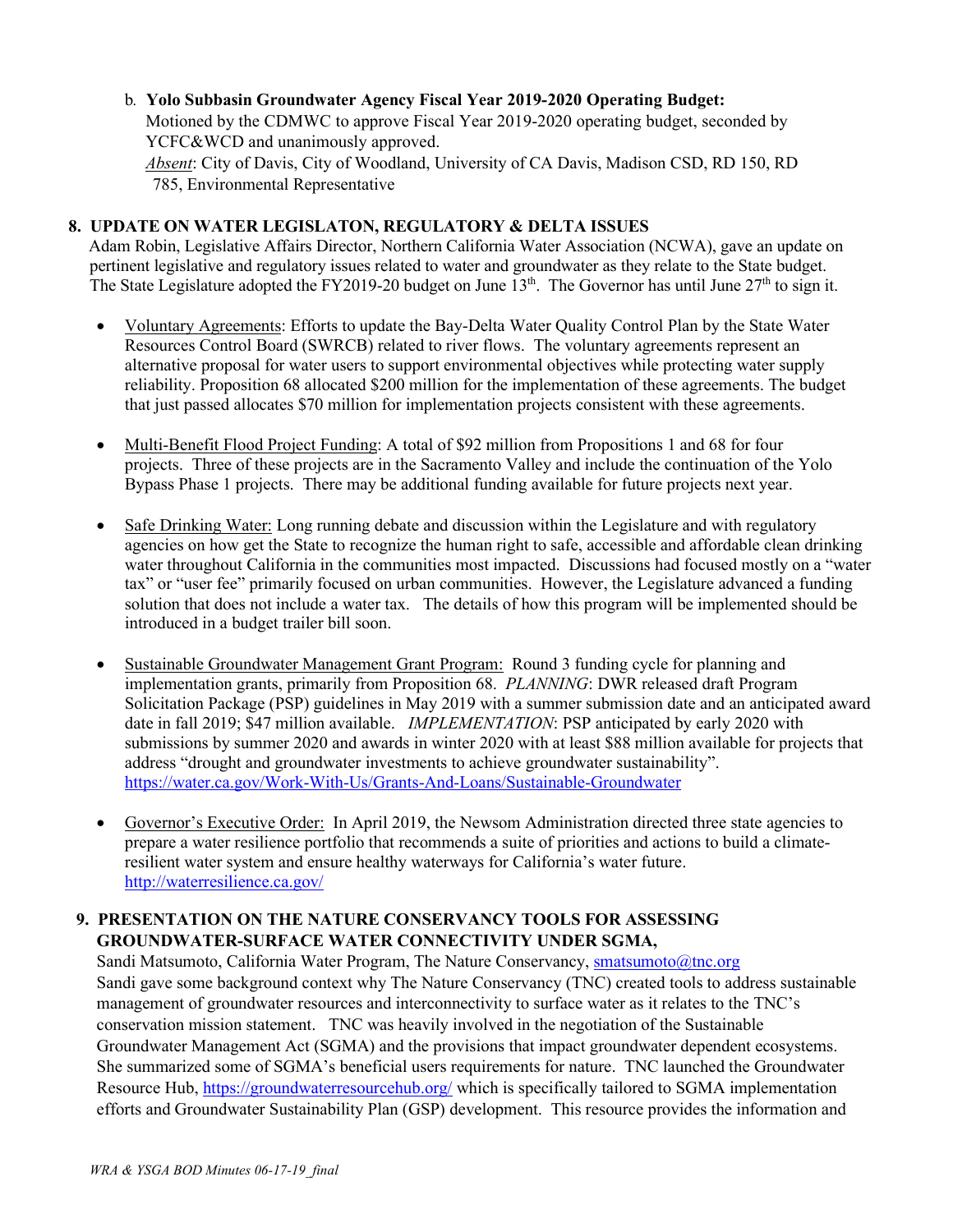tools to create a localized, systematic and defensible framework for including Groundwater Dependent Ecosystems (GDE) for GSP development. GDEs are plant and animal communities that require groundwater to meet some or all their water needs. In California, GDEs provide important benefits to habitat for animals, water supply, water purification, flood mitigation, erosion control and recreational enjoyment of natural landscapes.

Sandi described the SGMA interactive tool developed in collaboration with the California Departments of Water Resources and Fish & Wildlife [\(https://gis.water.ca.gov/app/NCDatasetViewer/\)](https://gis.water.ca.gov/app/NCDatasetViewer/) to view and download vegetation and wildlife layers contained in the Natural Communities Commonly Associated with Groundwater dataset (*GDE Mapping Indicators Tool* based on satellite imagery).

Next she discussed how the GDE Pulse project tools assist Groundwater Sustainability Agencies (GSA) and conservation organizations in assessing the health of their GDE using the following resources on the Groundwater Resource Hub website [\(https://groundwaterresourcehub.org/gde-tools/\)](https://groundwaterresourcehub.org/gde-tools/)

- *GDE Mapping Indicators Tool* spatial database map of locations that are indicators of GDEs
- *GDE Guidance Document for GSPs* identify beneficial use and user of groundwater
- *GDE Rooting Depth Database* identify groundwater levels needed to sustain species-specific rooting depth for vegetation
- *Arundo Evapotranspiration (ET) Literature Review* Information on annual ET rates for Arundo to support the removal of this invasive, non-native plant along riparian corridors. Removal provides cobenefits for groundwater sustainability and native ecosystem restoration.

Sandi shifted the presentation to focus on beneficial users and groundwater-surface water interactions. TNC is recommending first identifying beneficial users of surface water. Then identifying their surface water needs before determining how and to what degree groundwater depletions are impacting them and what actions would potentially protect those users. She illustrated identification with this GDE tool: [https://groundwaterresourcehub.org/gde-tools/environmental-surface-water-beneficiaries.](https://groundwaterresourcehub.org/gde-tools/environmental-surface-water-beneficiaries) Another tool that should be released soon is the *Critical Species LookBook* that lists California species with a direct and indirect reliance on groundwater.

TNC has created a recommended checklist for GSAs to adequately address nature in their GSPs based on DWR's guidelines for GSP development [\(https://groundwaterresourcehub.org/gde-tools/gde-checklist-for](https://groundwaterresourcehub.org/gde-tools/gde-checklist-for-gsps)[gsps\)](https://groundwaterresourcehub.org/gde-tools/gde-checklist-for-gsps).

Sandi answered questions from the Board and public. To view handouts distributed and Sandi's PowerPoint presentation go to: [http://www.yolowra.org/meeting\\_directors.html](http://www.yolowra.org/meeting_directors.html)

# **10. UPDATE ON GROUNDWATER SUSTAINABILITY PLAN (GSP) DEVELOPMENT**

(*Agenda note*: Item #10 was moved up on the agenda after Item #7 because the speakers for Items #8 and #9 had not arrived by 3:25 pm.) Tim O'Halloran reported on the water budget and RFQs for the hydrogeologic conceptual model. Kristin Sicke reported on the remaining four topics outlined below.

- a. Water Budget Refinements to Budget
- b. Hydrogeological Conceptual Model Request for Qualifications (RFQ)
- c. Stakeholder Communication and Engagement Outline
- d. Groundwater Monitoring and Reporting Refinements to Model
- e. Surface Water and Groundwater Modeling Refinements to Model
- f. Sustainable Management Criteria Management Area Workshops